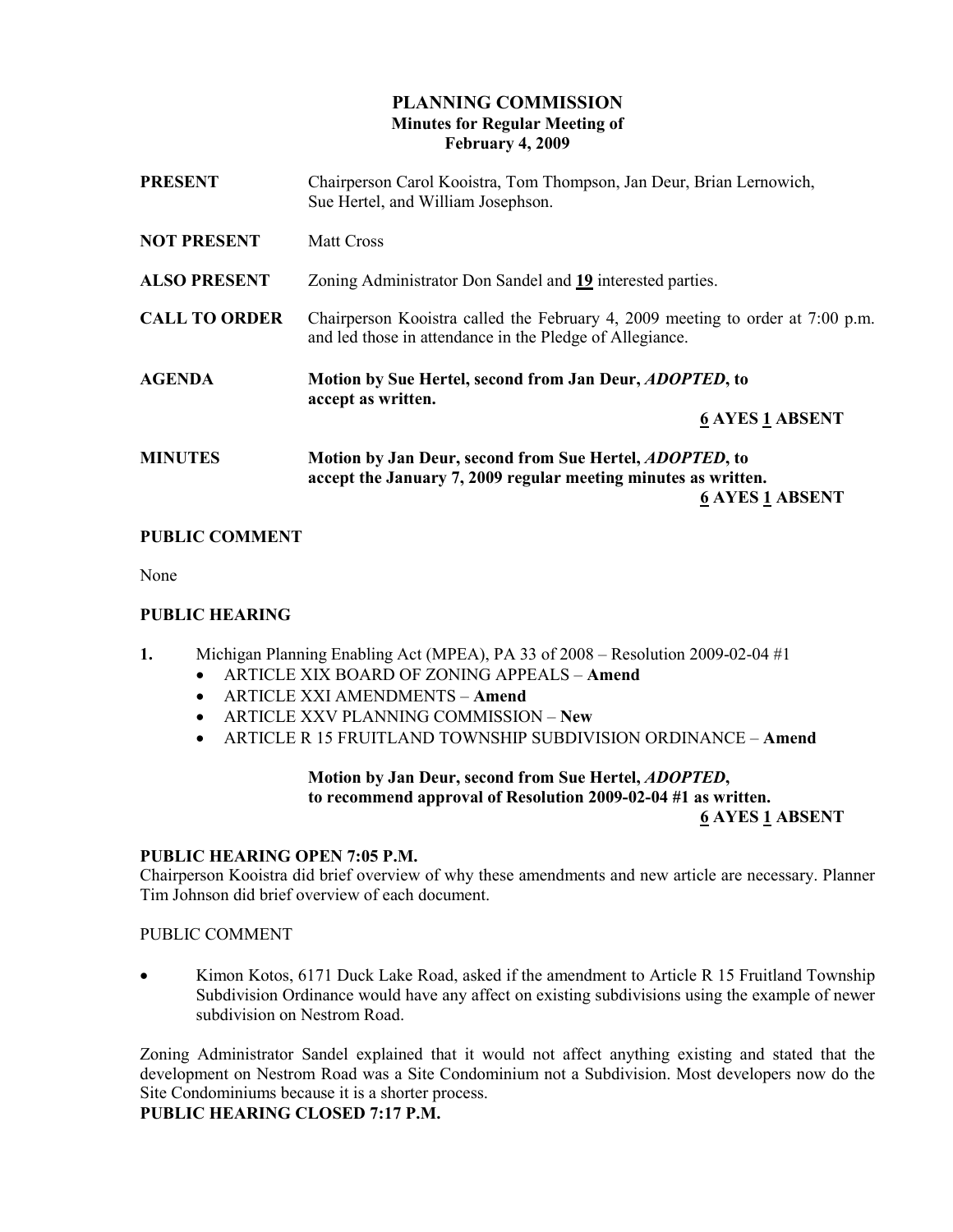- 2. Wind Towers Resolution 2009-02-04  $#2$ 
	- ARTICLE II DEFINITIONS Amend
	- ARTICLE XXIII WIND ENERGY SYSTEM (WES) New
	- ARTICLE XXIV MET TOWER New
	- ZONING DISTRICTS Amend
	- ARTICLE XIV SPECIAL LAND USES Amend
	- ARTICLE XV SITE PLAN REVIEW Amend

 Motion by Jan Deur, second from Tom Thompson, ADOPTED, to recommend approval of Resolution 2009-02-04 #2 with the following revisions:

- ARTICLE XXIII WIND ENERGY SYSTEM (WES) Section 23.03 STANDARDS FOR ALL WIND ENERGY SYSTEMS (2) Setbacks
	- (a) A tower mounted WES shall be set back from all lot lines a distance which is at least equal to  $1.125$  times the height of the WES as measured from the lot line to the base of the tower and no portion of the WES, including the guy wire anchors, shall be located within or above the required front, side, or rear yard setback.
	- (b) A building mounted WES shall have a distance from the nearest property line which is at least equal to  $1.125$  times the height of the WES as measured from the point of attachment to the structure or building to the top of the WES with the blade in the vertical position.
	- (8) Siting Standards and Visual Impact  $-$  *The colors* and surface treatment of the WES and supporting structures shall minimize disruption of the natural characteristics of the site be non-obtrusive, such as white, off white or gray. No part of the structure shall be used for signs or advertising.

### • ARTICLE XXIV MET TOWER Section 24.03 GENERAL REQUIREMENTS

(1) The tower shall be setback from all property lines a distance of not less than 1.525 times the height of the tower as measured from the base of the tower.

#### 6 AYES 1 ABSENT

Motion by Sue Hertel, second from Tom Thompson, ADOPTED, to recommend that the Township Board consider alternative fee structure for Public Hearing to be held by the Planning Commission on Wind Energy System requests that are allowed as Use by Right. 6 AYES 1 ABSENT

#### PUBLIC HEARING OPEN 7:20 P.M.

Chairperson Kooistra did brief overview of why the Planning Commission started working on language for Wind Energy Systems. Commissioner Deur did review of each document.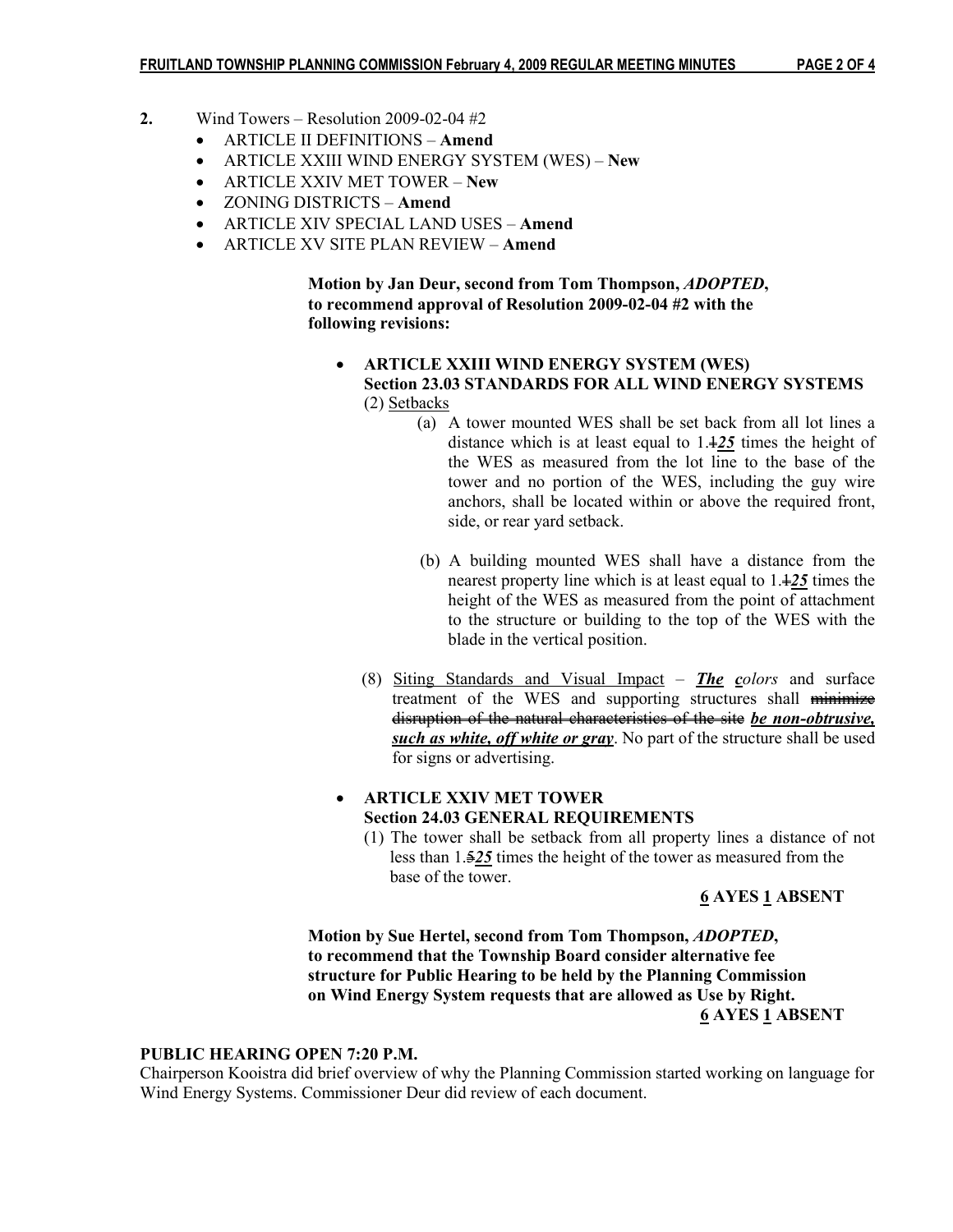# PUBLIC COMMENT

- Jane Missimer, 2721 Scenic Drive, states noise concerns.
- Michael Daugherty, 4979 Brackenwood Lane, questions if the dB (A) is measured is it done during certain conditions? Suggests changing the 65' or less to between 125' and 150' as a Use by Right.
- Denise Irey, 2290 Nestrom Road, states concern of color enforcement
- Kimon Kotos, 6171 Duck Lake Road, states concerns of environmental compliance. Questions if licensed contractors have to install.
- Leonard Noel, 2439 W. Lakewood Road, questions if higher units get more wind.
- Keith Koebel lives in the City of Whitehall supports language.

# **CORRESPONDENCE**

Email from Julia Hegedus, 2340 W. Lakewood Road, asking if the township was doing anything with wind energy and advising that they have applied to the State of Michigan for an anemometer to see if their farm is a good place for a wind turbine. There are only 25 available so they are on a waiting list.

Email from Laurin & Lois Berghuis, 3510 W. River Road, states they are very supportive of wind energy. Offers suggestion that before adoption of the ordinance that we talk with the companies involved in erecting wind farms to ask them for their input on what regulations they can work with. They hope if the township is going to welcome wind energy that it keeps the permit costs down and red tape to a minimum. PUBLIC HEARING CLOSED 8:13 P.M.

# **DISCUSSION**

Consensus was to change setback from all property lines for both Wind Energy Systems (WES) and Met Towers and to change the color of WES and supporting structures from only having to minimize disruption of the natural characteristics of the site to having to be non-obtrusive such as white, off white or gray, and to have all WES require a public hearing by the Planning Commission.

- 4. Neighborhood Commercial v Residential Resolution 2009-02-04 #3
	- ARTICLE XI NEIGHBORHOOD COMMERICAL DISTRICT Amend

 Motion by Tom Thompson, second from Brian Lernowich, ADOPTED, to recommend approval of Resolution 2009-02-04 #3 with the following change to Section 11.02 Uses Permitted By Right: J. Existing homes in place on or before January 1, 2009 Single family dwellings existing on or before January 1, 2009 and Section 11.04 Site Development Standards A. Maximum Building Height (Residential homes **may** shall be no higher than thirty-five feet or 2 ½ stories.

6 AYES 1 ABSENT

# PUBLIC HEARING OPEN 8:57 P.M.

Chairperson Kooistra did brief overview of the proposed amendments.

PUBLIC COMMENT - None PUBLIC HEARING CLOSED 9:02 P.M.